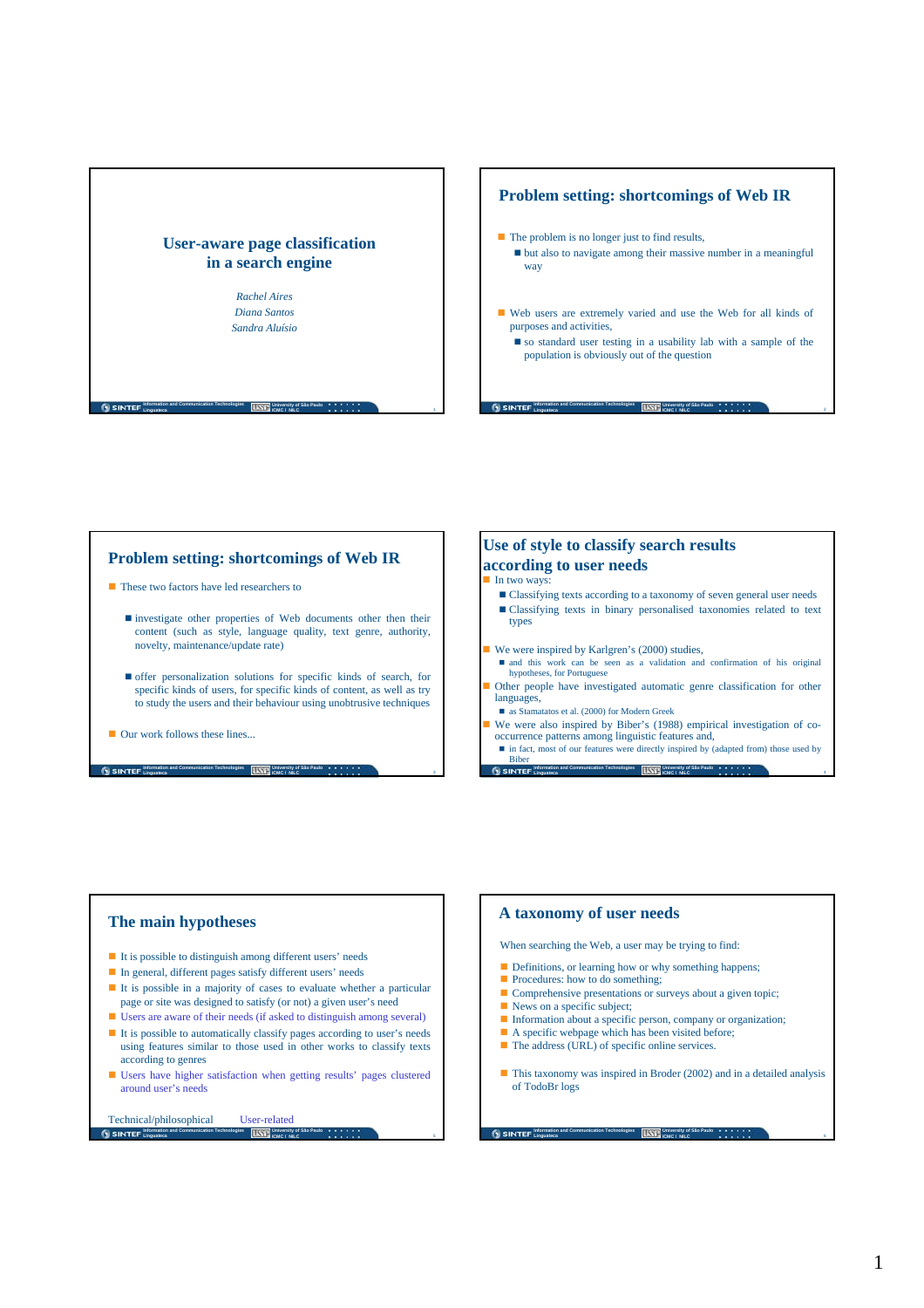### **The first three technical hypotheses**

- $\blacksquare$  The first three have received some confirmation by the compilation of the *Yes, user!* corpus of 1,703 Brazilian Web pages
	- a typology of seven user's needs was devised after careful qualitative consideration of the logs of a real Web search engine (Todobr)
	- 4 different people looked at Web pages and classified them according to a set of precise guidelines with examples;
	- although there was considerable overlap (many pages satisfied more than one need), no pages satisfied at once every need
- See paper at CL2005 and www.linguateca.pt/Repositorio/yesuser.html

**Information and Communication Technologies University of São Paulo ICMC / NILC**

**Cu SINTEF** Information and Co

## **Classifying pages according to user needs: confirming the last technical hypothesis**

- In 6 user needs (removing the "known page item") plus "others", accuracy was 79.38% using 108 features and Logistic Model Trees (LMT)
- **Distinguishing solely between information and service, the accuracy** was 91.19%
- For comparison, we used a sub-corpus of Lácio-Ref Project and its genre and type of text classification:
	- $\blacksquare$  In automatic genre classification (scientific, informative, law, literary, and instructional), accuracy was 97.21% using 51 style markers and LMT, or 94.87% while considering informative texts extracted from the Web

**University of São Paulo ICMC / NILC**

■ In automatic text types classification (29 types), accuracy was 83.95% **More details in our paper** 

# **But what about the user related hypotheses?**

- 1. Are users aware of their needs (if asked to distinguish among several)?
- 2. Do users get more satisfied when the results' pages are presented to them clustered around user's needs?
- 3. Are users able to create meaningful binary corpora for their own specialized needs?
- How can we test these hypotheses?

### **1. Are users aware of their needs if asked to distinguish among several?**

**Information and Communication Technologies Linguateca**

- A questionnaire was delivered to prospective users: undergraduate students of Computer Science, Linguistics, Medicine, and to graduate students of a Photography course
- The users were asked:
	- about the usefulness of our taxonomy for their search on the web and about the usefulness of genre based classification
	- $\blacksquare$  whether they would be interested on a type of personalized classification even though they would have to create a corpus

**Information and Communication Technologies Linguateca University of São Paulo ICMC / NILC**

 which type of user needs they would choose to complete seven tasks (to confirm whether they hade really understood the palette)

# **Are users aware of their needs if asked to distinguish among several?**

**Information and Communication Technologies**<br> **Linguateca**<br> **ICMC / NILC** 

- Of the 63 students, 61 considered the user needs classification useful
- 
- All 41 people who reported to have frequent problems on their
- searches said they were interested on the personalized search option ■ 14 students made mistakes while choosing a type of user need to
- complete one of the following tasks, namely to find: **The Palmeiras homepage**
- A review of a Skank CD or concert
- $\blacksquare$  A list of hotels in Araraquara  $\blacksquare$  The recipe of a cake
- A website to send electronic cards

**Linguateca**

- The causes of the greenhouse effect
- How to contact the headquarters of Embrapa in São Carlos
- **Information and Communication Technologies University of São Paulo ICMC / NILC**

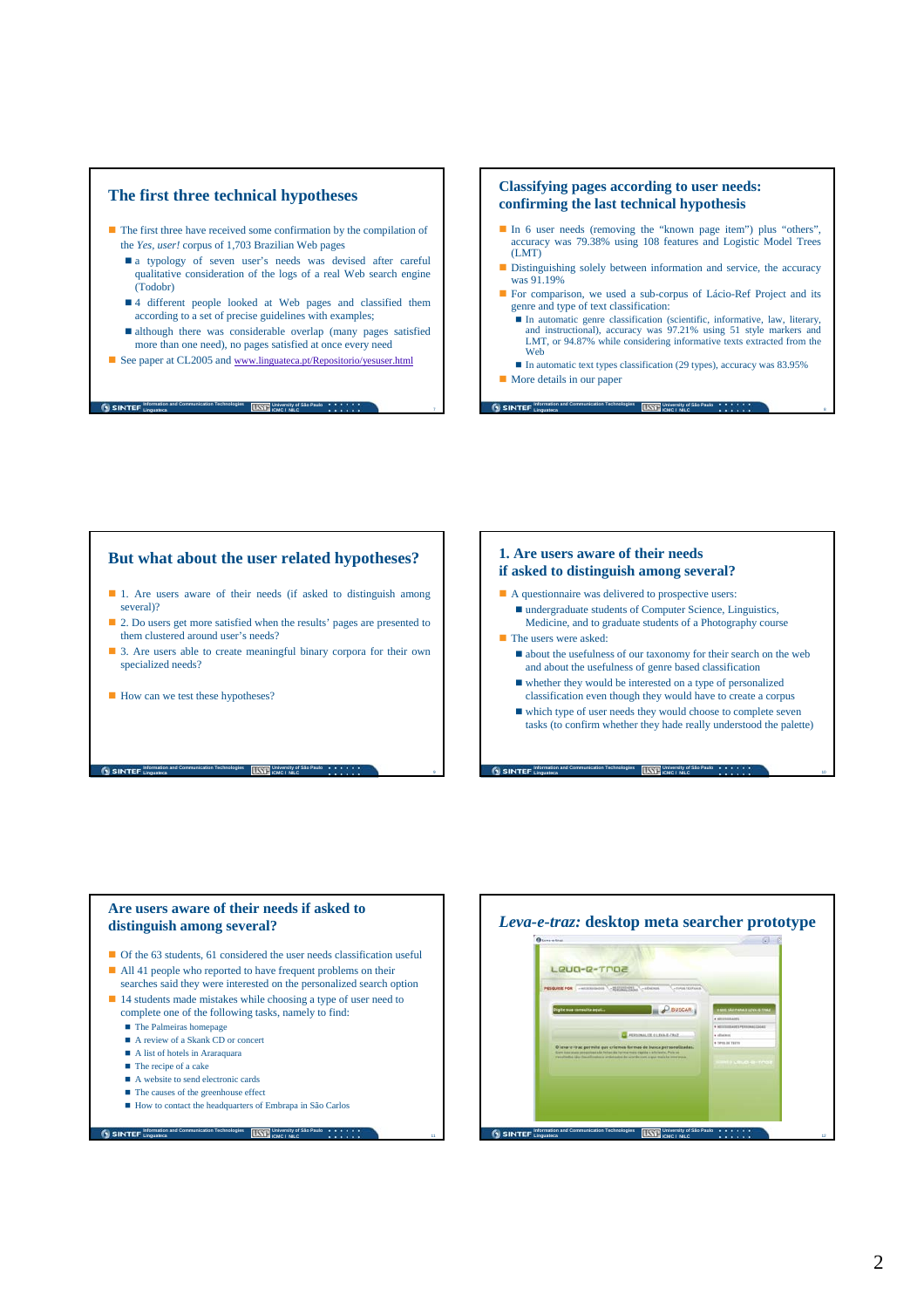### **2. Are users more satisfied if their search results are presented by user needs?**

- 10 users were asked to read a help page about the information needs covered, and use the desktop meta searcher Leva-e-Traz
- They were requested to perform 6 tasks:
	- Buy the book or movie *Wuthering Heights*
	- The meaning of *bode* (goat) and *carneiro* (sheep) in parapsychology

**University of São Paulo ICMC / NILC**

- Causes for domestic fires
- Methods of prevention of rabies in human beings
- **Information about misery in Africa**
- What is and how to do *mensalão*
- **The need was wrongly chosen only once**

**Information and Communication Technologies Linguateca**

### **2. Are users more satisfied if their search result is presented by user need?**

- 6 tasks: 3 of them without classification and 3 with results classified by user needs
- For each task we looked at:
	- $\blacksquare$  the number of times the first result was relevant (29/18),  $\blacksquare$  the number of times the first result the user think was relevant really was (20/13) and
	- how many of the results the user judged as relevant were relevant
- $\blacksquare$  7 users said that the classification was useful In 10 cases users said that they found results they would not find without
- the classification (33%)
- In 6 cases the users said the classification leaded them to judgment errors (20%)

**University of São Paulo ICMC / NILC**

14

16

18

#### **3. Are users able to use the personalized option?**

- Do users understand what is the personalized option?
- Do they understand that we do not deal with subject problems? Are they able to create training corpus?
- Can we classify texts reliably in personalized needs?
- Will users still be interested in this option after trying it?

The only way to try this is actually asking users to do that...

**Information and Communication Technologies**<br> **Linguateca**<br> **ICMC / NILC** 

## **Yes, user! binary corpora**

**Information and Communication Technologies Linguateca**

#### **We have initially created 3 domain specific binary corpora:**

- Law texts for experts versus texts for laymen in Portuguese
- Law domain texts for experts versus texts for laymen in English Whether E-commerce pages described products on sale or not
- **6 users have created 7 specific corpora. They were interested in:**
	- Theoretical texts about philosophy of language and (2) Portuguese linguistics
	- Facts about Fado
	- Descriptions of historical themes
	- Glossaries, recipes and techniques Japanese cookery
	- History and facts about Surrealism
- **Information and Communication Technologies Linguateca University of São Paulo ICMC / NILC** ■ Technical texts about aeroplanes and aviation

**Information and Communication Technologies L**isinter<sup>1</sup> **University of São Paulo ICMC / NILC Classifying pages according to binary problems** ■ Law domain texts for experts versus texts for laymen in Portuguese ■ Accuracy: 83.2% using 46 style markers and LMT Law domain texts for experts versus texts for laymen in English Accuracy: 94% using 52 features and Sequential Minimal Optimization (SMO) Finding whether E-commerce pages described products on sale or not Accuracy: 89.91% using 46 style markers and LMT **Linguater** P2: 85%  $P7.73%$ 

## **Classifying pages according to users' binary problems**

- Around 6 hours to create each corpus
- Accuracy using 46 style markers and SMO:
	- P1: 87.38%
	-
- P3: 79.9%
- P4: 85.37%
- $P5: 87.5%$
- $P6: 65.5\%$
- $\blacksquare$  The users who created the corpora said they would do it again for their specific needs

**Information and Communication Technologies University of São Paulo ICMC / NILC**